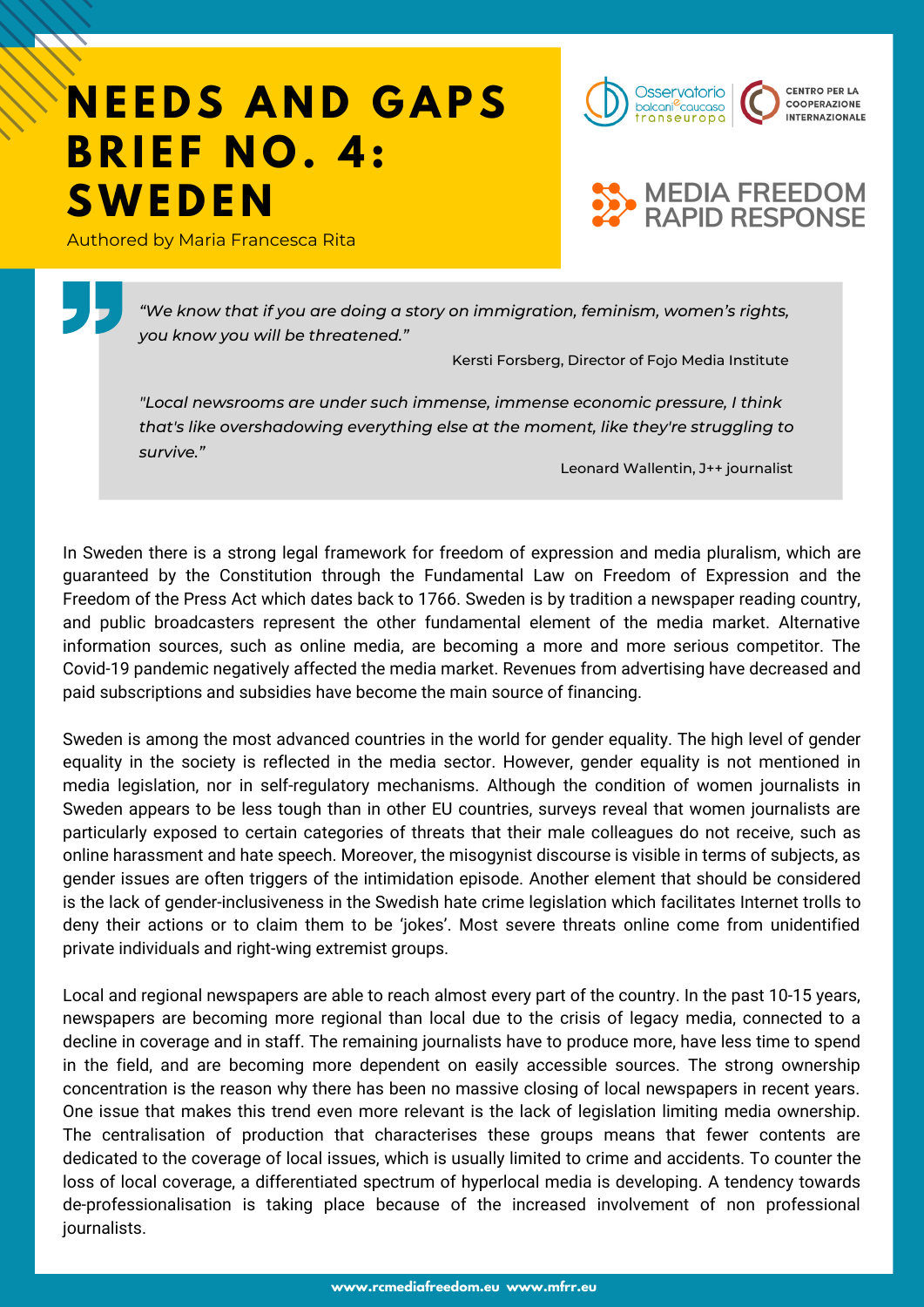

**150**

**Daily and weekly newspapers in Sweden, a vast majority of which is local (Lindén et al., 2021).**



**One municipality in four has really weak local coverage or no local journalist at all (Nygren et al., 2018).**



**Staff reduction in local newspapers in the last twenty years (Nygren et al., 2018).**